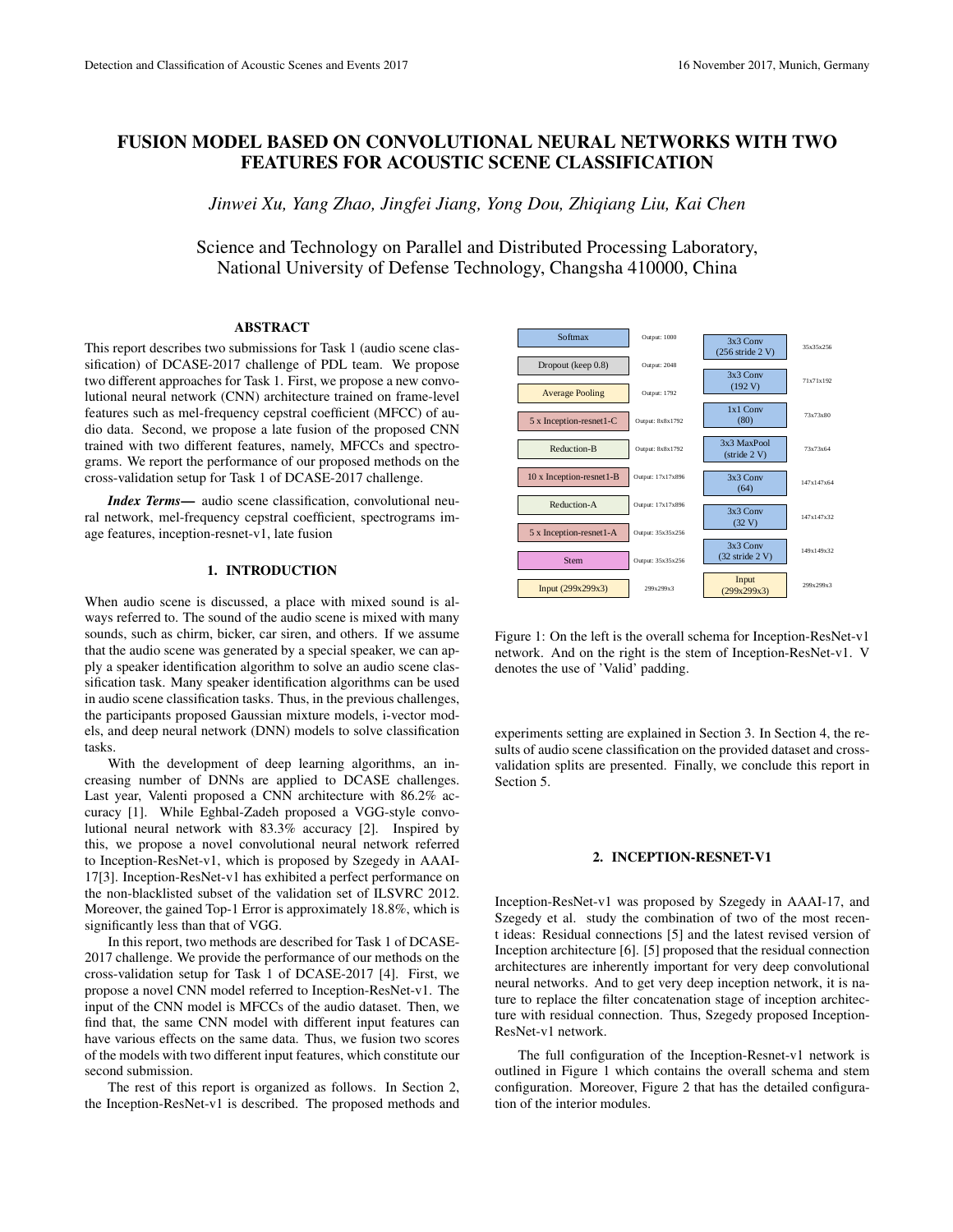

Figure 2: The schema for interior grid modules of the Inception-ResNet-v1 network. The  $35 \times 35$ ,  $17 \times 17$  and  $8 \times 8$  grid modules are depicted from left to right. There are the Inception-A, Inception-B, and Inception-C blocks of the schema on the left Figure 1.

## 3. PROPOSED METHOD

In this section we describe our methods and the architecture chosen for the proposed system. The block diagram of the proposed system is illustrated in Figure 3.

### 3.1. framework

Our system consists of two CNN model. The input feature of the upper CNN model is MFCCs and the input of the below one is SIFs. We train the two CNN model separately and fuse the scores after the softmax layer. To fuse those scores, we suggest to compute the mean of them.



Figure 3: Block diagram of the proposed system.

## 3.2. Feature representation and preprocessing

We use two types of feature representation, MFCCs and SIFs, in our proposed system. First, to calculate the SIF feature, we apply short-time Fourier transform (STFT) over windows of 40 ms of audio with 50% overlap and Hamming windowing. After conducting STFT, we downsample the feature from 2048 to 99 bins in the frequency domain. Thereafter, we obtain the SIF feature representation. Second, to obtain the MFCCs, we square the absolute value of each bin and apply a 32-band mel-scale filter bank in the range of 0C44 kHz. Then, the logarithmic conversion of the mel energies are computed. Finally, we use DCT to obtain 33 cepstral coefficients. However, these MFCCs can only reflect the static information. We calculate deltas and double deltas of the MFCCs to obtain the dynamic information. Third, we split these features into shorter ones to adapt to the input size of the CNN model and gain better accuracy. At the end of preprocessing, the input to the CNN is a  $99 \times 99$  (2) seconds long) matrix that can be displayed as an image.

To enrich the audio material, we extracted the features from left, right, and average channels, as shown in Figure 4. Then, we can acquire a  $99 \times 99 \times 3$  matrix similar to a 3-channel image with RGB channels. All preprocessing has been implemented with the Matlab toolbox Voicebox [10].



Figure 4: The input of proposed CNN model. On the left is Mel-Frequency Cepstral Coefficients (MFCCs), while spectrograms image features (SIFs) is shown on the right. Both of them include three channel, left, right and mean channel.

### 3.3. Proposed CNN Model

This section describes the proposed CNN model. Our CNN model is designed and referred to as Inception-resnet-v1, which is processed on an ImageNet data set. The data set typically consists of 1,000 classes and millions of pictures. However, our data set consists of only 15 classes and approximately 5,000 pieces of audio material. If we use Inception-resnet-v1 without modification, then the model becomes redundant for our dataset and causes overfitting. Thus, the Inception-resnet-v1 model was simplified. Figure 5 illustrates our proposed CNN model. The input size of our model is  $99 \times 99 \times 3$ , and then we tailored the stem from six convolutional layers to four. Third, we removed Inception-resnet-A and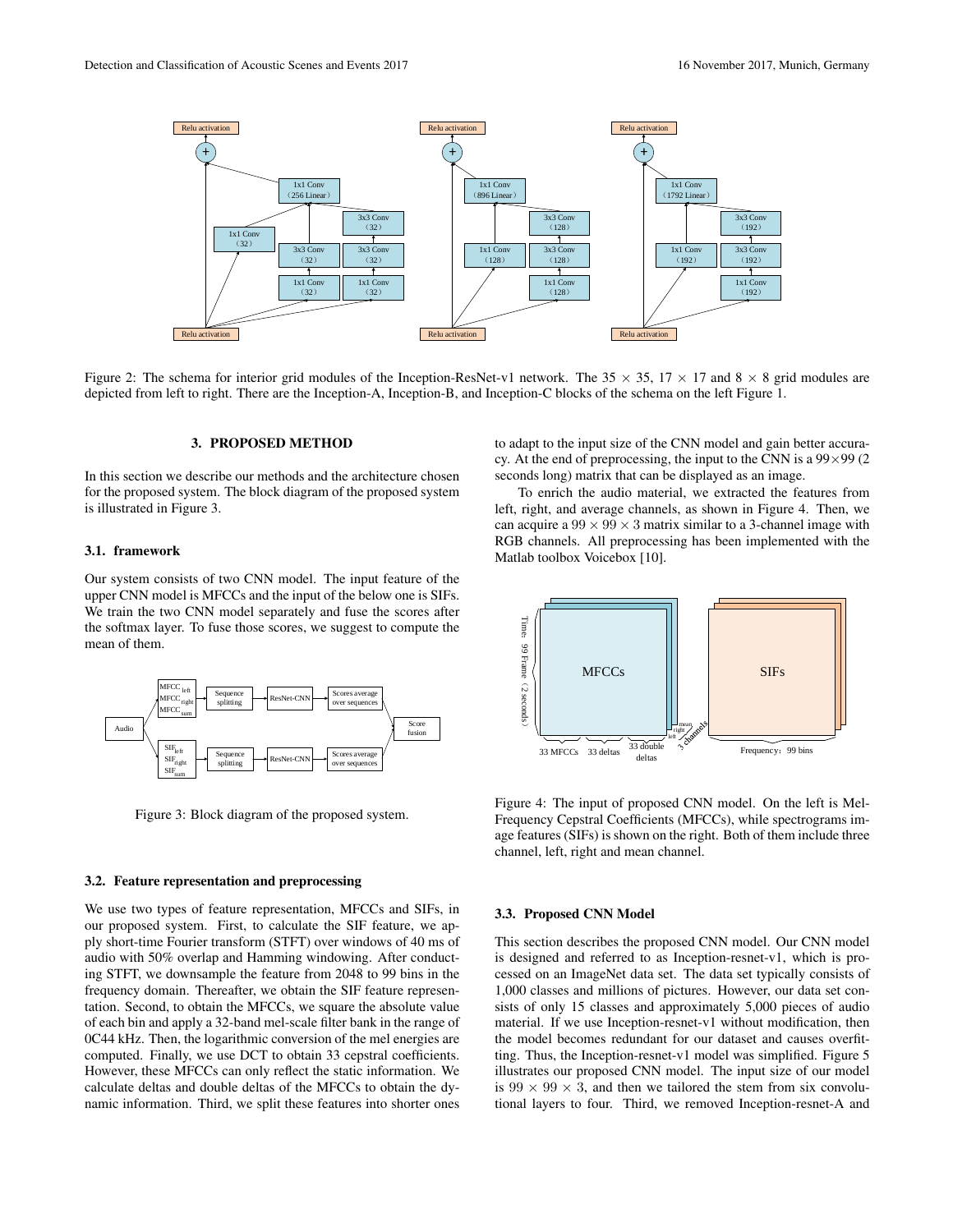| Hyper-parameter               | Value   |
|-------------------------------|---------|
| Initial learning rate         | 0.01    |
| L2-weight decay penalty       | 0.0001  |
| Center loss penalty           | 0.001   |
| Dropout rate                  | 0.8     |
| Batch normalization parameter | 0.00004 |
| Mini-batch size               |         |

Table 1: Hyper-parameter of the proposed CNN networks.

Reduction-A, and added a fully-connected layer to reduce the output node to 64. Finally, we modified the output node of the softmax layer to 15. Our design simplified the network parameters to improve accuracy.



Figure 5: The proposed convolutional neural network. On the left is the overall schema for the proposed network. And on the right is the stem.

The proposed CNN architecture involves various hyperparameters that are specified in Table 1. The parameters of our models were optimized with mini-batch stochastic gradient descent. The networks were trained using a training set and evaluated using an evaluation set in every fold with a mini-batch size of 50. We started training with an initial learning rate of 0.01 and for every 8 epochs, it decays with a rate of 0.95. We applied a L2-weight decay penalty of 0.0001 and dropout of 0.8 to avoid overfitting. To reduce training time, we applied batch normalization and the parameter was 0.00004. To improve the accuracy, we added center loss to the loss functions and the penalty of the center loss was 0.001. Finally, the model was trained on a cross-validation data set and we trained 4 models for 4 folds with one type of feature. Finally, we acquired 8 models to test the evaluation data.

Table 2: Comparing the performance of our CNN model and ivector model.

|                  | fold1 | fold <sub>2</sub> | fold3 | fold4 | average |
|------------------|-------|-------------------|-------|-------|---------|
|                  | acc   | acc               | acc   | acc   | acc     |
| MFCC-2s          | 82.87 | 79.90             | 80.55 | 86.10 | 82.36   |
| $SIF-2s$         | 82.58 | 79.32             | 74.46 | 79.11 | 78.87   |
| $MEC-10s$        | 85.38 | 82.05             | 83.68 | 90.09 | 85.30   |
| $SIF-10s$        | 86.24 | 82.56             | 78.80 | 83.33 | 82.73   |
| <i>i</i> -vector | 81.03 | 79.03             | 78.01 | 82.99 | 80.27   |

## 4. EXPERIMENT

This section describes the experiment setup, experiment results, and comparisons with other models. An analysis of our proposed system is also presented in this section. Our experiment platform is GTX1080Ti and all the results are implemented based on Tensor-Flow.

First, we performed some confirmatory trail based on crossvalidation dataset. Table 2 illustrates the classification accuracy of two types of CNN models based on MFCC and SIF features. The table also presents a comparison with the i-vector model, which is implemented and referred to the model in Eghbal. The UBMs with 256 Gaussian components on MFCC features were trained and the UBM, T matrix, LDA, and WCCN projections are trained on the training portion of each cross-validation split. The dimension of the i-vectors is set to 400 and cosine scoring is applied to the i-vector model. The MFCC features include 3 parts, 23 MFCCs (without 0th MFCC) with 20-ms frame length and without overlap, 18 MFC-C deltas and 20 MFCC double deltas (both including the 0th) with 60-ms frame length and 40-ms overlap. To obtain a good result, 32 triangle-shaped mel-scaled filters in the range of 0C44 kHz were used. Notably, the length of the audio data of the CNN models is 2s. As Table 2 shows, the CNN model with MFCC features as its input has a higher classification accuracy than the i-vector model. However, the CNN model with SIF feature as its input has a comparable, or even worse, result relative to the i-vector model. Nevertheless, the input data of the i-vector model is a complete sound bite (10 seconds) that contains all information. Thus, we can obtain the mean of our scores from the same sound bite to gain good classification accuracy. MFCC-10s and SIF-10s show the result after obtaining the mean. As shown, MFCC-10s and SIF-10s have higher accuracy than i-vector when the input data are the same.



Figure 6: Confusion matrix for the proposed CNN evaluated on fold1.

Figures 5C8 show a confusion matrix for the proposed CNN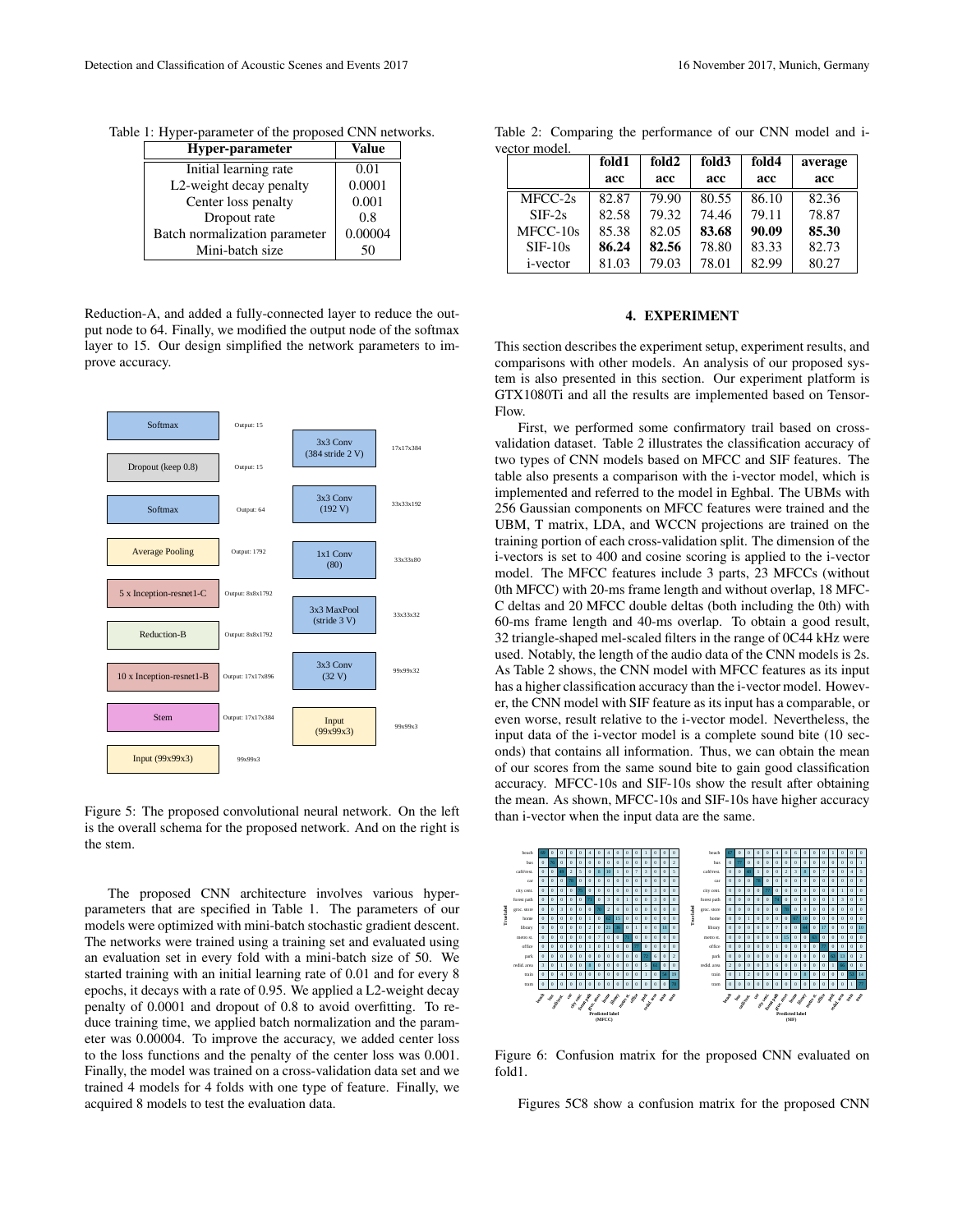

Figure 7: Confusion matrix for the proposed CNN evaluated on fold2.



Figure 8: Confusion matrix for the proposed CNN evaluated on fold3.

evaluated on the four folds. As shown, the classification result of the two models is different for the same class. The CNN model based on the MFCC feature can obtain a good result for some classes and the one based on the SIF feature obtained a good result for several others. Therefore, we combine the two models to ensure higher classification accuracy.

Table 3 illustrates the accuracy of the fusion model. As shown, the fusion can acquire a better result than those of the two separate models. Nevertheless, the effect of fusion is extremely different for various data sets. For example, the fusion for fold2 and fold3 can gain an obvious effect with approximately 3% increase, but for fold1 and fold4, the effect is not obvious. We can obtain the reason by comparing their confusion matrix. For fold2 and fold3, the classification result of the two CNN models is extremely different. Conversely, for fold1 and fold4, the classification performance is particularly a good model that can conceal most of the erroneous results of the other model, but its erroneous result cannot be avoided by the other one. Therefore, the fusion cannot improve the classification accuracy.

Table 3: Table 5: Audio scene classification accuracy on the provided DCASE-2017 test set with provided cross-validation splits.

|            | fold1 | fold <sub>2</sub> | fold3 | fold4 | average |
|------------|-------|-------------------|-------|-------|---------|
|            | acc   | acc               | acc   | acc   | acc     |
| MFCC       | 85.38 | 82.05             | 83.68 | 90.09 | 85.30   |
| <b>SIF</b> | 86.24 | 82.56             | 78.80 | 83.33 | 82.73   |
| MFCC+SIF   | 86.75 | 86.07             | 85.81 | 90.94 | 87.39   |



Figure 9: Confusion matrix for the proposed CNN evaluated on fold4.

Finally, based on the experiments, we used our proposed methods to evaluate the data set. First, we used four CNN models based on MFCC feature, which is trained on four folds to evaluate the data set. Second, we obtained the mean of the scores from four different models to ensure good performance. Third, we used eight models based on the MFCC and SIF features to evaluate the data set and obtain the mean of the scores for the final result.

# 5. CONCLUSION

In this report, we proposed two methods for the audio scene classification task. We presented a CNN model referred to as Inception-ResNet-v1, which was trained on the basis of MFCC features. Then, we analyzed the confusion matrix of the CNN models based on M-FCC and SIF. Finally, we proposed a late-fusion method, which combined the scores of the trained CNN model based on the MFCC and SIF features, thereby improving the performance of the audio scene classification.

#### 6. ACKNOWLEDGMENT

This work is funded by the National Key Research and Development Program of China (NO. 2016YFB0200401)

# 7. REFERENCES

- [1] M. Valenti, A. Diment, G. Parascandolo, S. Squartini, and T. Virtanen, "DCASE 2016 acoustic scene classification using convolutional neural networks," DCASE2016 Challenge, Tech. Rep., September 2016.
- [2] H. Eghbal-Zadeh, B. Lehner, M. Dorfer, and G. Widmer, "CP-JKU submissions for DCASE-2016: a hybrid approach using binaural i-vectors and deep convolutional neural networks," D-CASE2016 Challenge, Tech. Rep., September 2016.
- [3] S. Christian, I. Sergey, V. Vincent, and A. A. Alexander, "Inception-v4, inception-resnet and the impact of residual connections on learning," in *Proceedings of the Thirty-First AAAI Conference on Artificial Intelligence (AAAI-17)*, 2017.
- [4] A. Mesaros, T. Heittola, and T. Virtanen, "TUT database for acoustic scene classification and sound event detection," in *24th European Signal Processing Conference 2016 (EUSIPCO 2016)*, Budapest, Hungary, 2016.